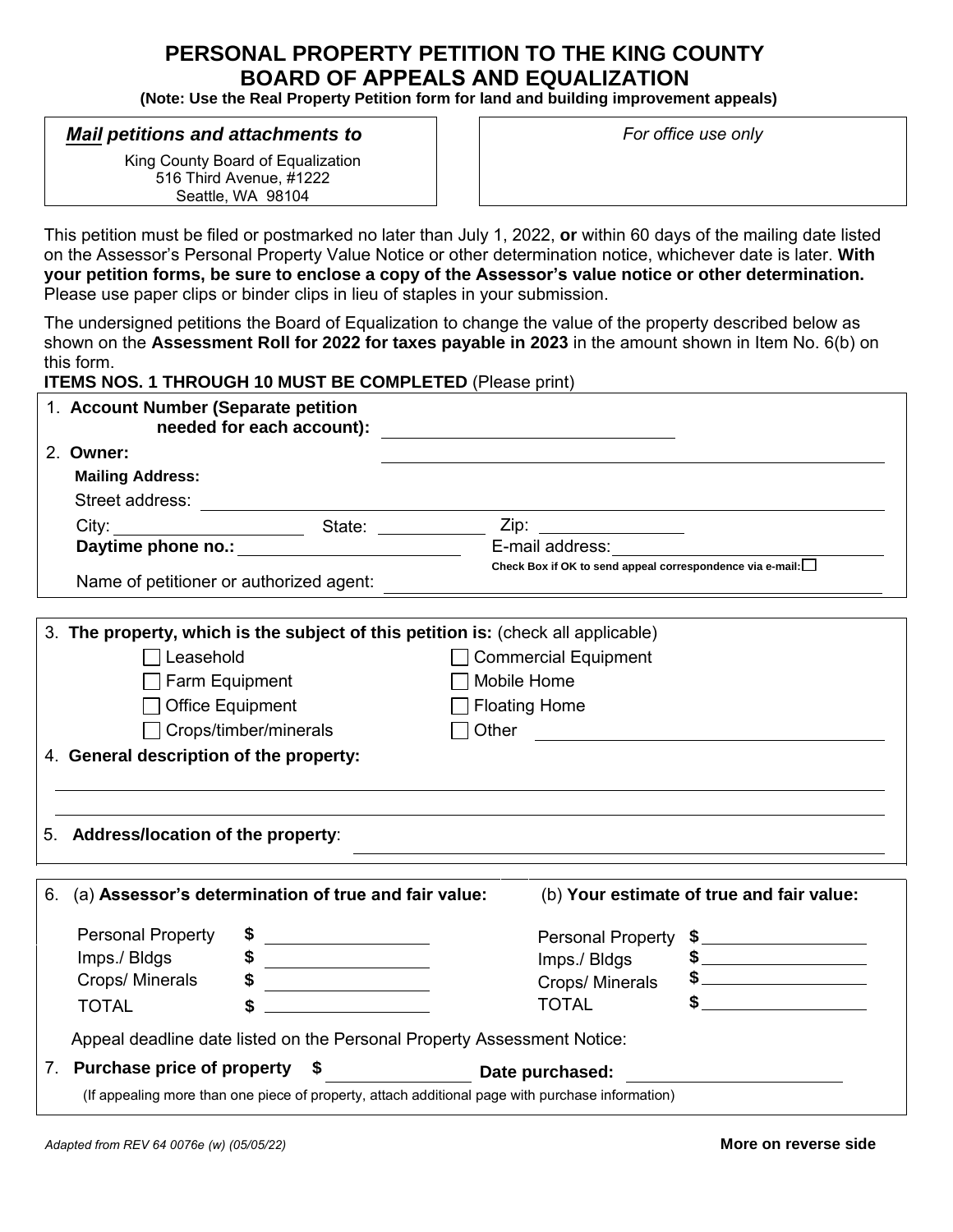|                                                                                                                                                                                       | 8. Specific reasons why you believe the Assessor's determination of value does not reflect the true<br>and fair market value: (The Assessor is presumed to be correct. Your task is to provide convincing<br>evidence that the Assessor's value is not the true and fair market value [RCW 84.40.0301]). Assessments of<br>other properties, percentage of assessment increase, personal hardship, amount of tax and other matters<br>unrelated to market value are not valid reasons. (See important note in Item No. 11) |  |  |
|---------------------------------------------------------------------------------------------------------------------------------------------------------------------------------------|----------------------------------------------------------------------------------------------------------------------------------------------------------------------------------------------------------------------------------------------------------------------------------------------------------------------------------------------------------------------------------------------------------------------------------------------------------------------------------------------------------------------------|--|--|
|                                                                                                                                                                                       | 9. Power of Attorney: If Power of Attorney (POA) has been given, the taxpayer must so indicate by signing the<br>statement appearing below or attaching a signed POA.                                                                                                                                                                                                                                                                                                                                                      |  |  |
|                                                                                                                                                                                       | The person whose name appears as "authorized agent" in Item No. 2 on the previous page has full authority<br>to act on my behalf on all matters pertaining to this appeal.                                                                                                                                                                                                                                                                                                                                                 |  |  |
|                                                                                                                                                                                       | <b>Signature of Petitioner (Taxpayer/Owner)</b>                                                                                                                                                                                                                                                                                                                                                                                                                                                                            |  |  |
| 10. I hereby certify that I have read this petition and that it is true and correct to the best of my<br>knowledge.<br>Signed this day of<br>$\overline{\phantom{a}}$ ,               |                                                                                                                                                                                                                                                                                                                                                                                                                                                                                                                            |  |  |
|                                                                                                                                                                                       | $\Box$ I request the information the Assessor<br>used in valuing my property.<br>Signature of Taxpayer or Agent                                                                                                                                                                                                                                                                                                                                                                                                            |  |  |
| In order for your petition to be complete, the information in Item Nos. 1 through 10 must be<br>provided, unless Item No. 9 does not apply. Incomplete petitions cannot be processed. |                                                                                                                                                                                                                                                                                                                                                                                                                                                                                                                            |  |  |
|                                                                                                                                                                                       | 11. You may submit additional information, either with this petition or up to twenty-one (21) business days prior<br>to the hearing to support the reasons you specified in No. 8 above. Check the following statement that applies:                                                                                                                                                                                                                                                                                       |  |  |
|                                                                                                                                                                                       | I intend to submit additional documentary evidence to the Board of Equalization no later than twenty-<br>one (21) business days prior to my scheduled hearing.                                                                                                                                                                                                                                                                                                                                                             |  |  |
|                                                                                                                                                                                       | My petition is complete. I have provided all the documentary evidence which I intend to submit and I<br>request a hearing before the Board of Equalization.                                                                                                                                                                                                                                                                                                                                                                |  |  |
|                                                                                                                                                                                       |                                                                                                                                                                                                                                                                                                                                                                                                                                                                                                                            |  |  |
|                                                                                                                                                                                       | 12. The Board is required to avoid any potential conflict of interest:<br>a. Are you an elected/appointed King County official or King County employee?<br>$Yes$    <br>No<br>b. Are you a relative of a King County official/employee?<br>Yes $\Box$<br>$No$                                                                                                                                                                                                                                                              |  |  |
|                                                                                                                                                                                       | If you answered yes, state position and relationship                                                                                                                                                                                                                                                                                                                                                                                                                                                                       |  |  |

To ask about the availability of this publication in an alternate format for the visually impaired, please call (360) 705-6715. Teletype (TTY) users, please call (360) 705-6718. For tax assistance, call (360) 534-1400.